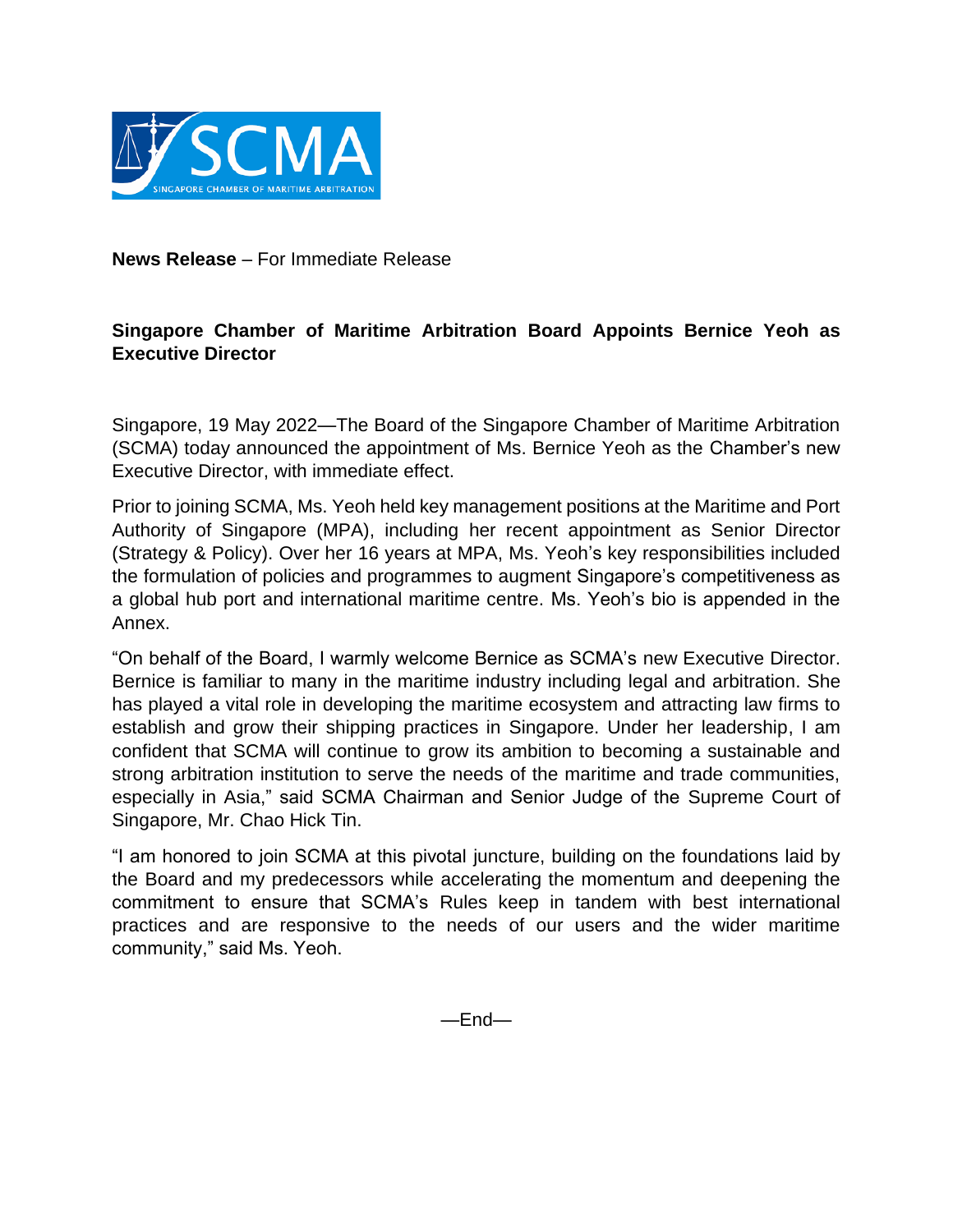## **About the Singapore Chamber of Maritime Arbitration**

The Singapore Chamber of Maritime Arbitration (SCMA) is a specialist arbitration institution which provides a neutral, cost-effective, and flexible framework for maritime and international trade arbitrations that is responsive to the needs of industry users.

Its global and regional members hail from all sectors of maritime, trade and arbitration communities. SCMA attracts disputants in the region by providing tailored solutions to suit the region's interests.

For more information, please visit [www.scma.org.sg](http://www.scma.org.sg/)

## **Media Contact**

Marcia Dragon E-mail: [marcia.dragon@scma.org.sg](mailto:marcia.dragon@scma.org.sg) Tel: +65 6324 0556